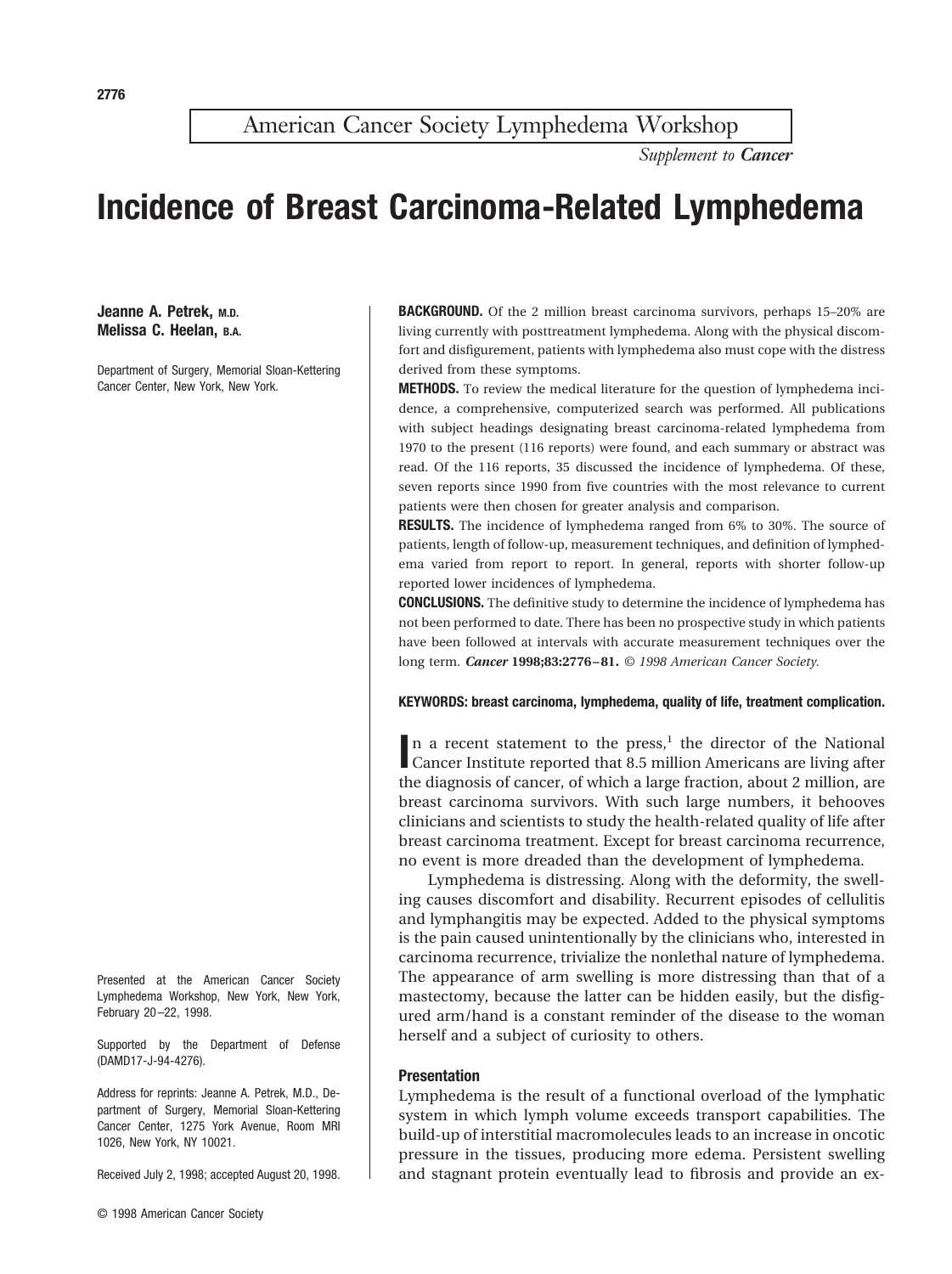cellent culture medium for repeated bouts of cellulitis and lymphangitis. With dilatation of the lymphatics, the valves become incompetent, causing further stasis.

Lymphedema can begin insidiously at variable periods after axillary treatment. The swelling may range from being mild and barely noticeable, especially in the early stages, to a seriously disabling enlargement.

## **Lymphedema Quantitation**

Various methods in the medical literature have been used to measure the lymphedematous arm. The traditional method is the comparison of the two arms with tape-measured circumference usually 10 cm below or 10 cm above either the olecranon or the lateral epicondyle. Such measurements can vary according to the degree of constriction of the soft tissues with the tape. Measurement of more than one location of the lower arm and upper arm (instead of relying on a single value) is important since the shape of the arm can differ among individuals before and after swelling as well as in the same individual. Measurement of the arm volume by water displacement is more accurate and can be used with a single value, but the technique is unwieldy and infrequently employed. Other more sophisticated methods (of little clinical use) include dichromatic differential absorptiometry<sup>2</sup> and computed tomography.3 Conference papers in this supplement will discuss other techniques for quantitation.

There is no standard degree of enlargement which constitutes lymphedema. Although 2 cm difference between arms is the most common definition, such swelling could be severe in a thin arm and unnoticeable in heavy arms. Natural variation can rarely result in a 2 cm greater circumference in the dominant and asymmetrically muscled extremity.<sup>4</sup> Thus, for more accuracy, measurement of both arms, including preoperatively, is necessary.

#### **Scientific Evaluation of Lymphedema**

Research in all areas of lymphedema has been notably limited. Reasons for the scanty evaluation of lymphedema include 1) the prolonged course for development with a greater percentage of women developing lymphedema with longer follow-up, 2) lack of contact with the treating physicians—the original surgeon and/or the radiotherapist—and, most importantly, 3) lymphedema, with other issues concerning quality of life, has been viewed as less important than the eradication of cancer and detection of recurrence.

# **METHODS**

A computerized search of the medical literature was undertaken. By using the search engine, MEDLINE

(Ovid Technologies, Inc., New York, NY), the medical subject heading (MeSH) "lymphedema" was combined with one of three other MeSH terms: "breast cancer," "breast carcinoma," or "breast neoplasm." MEDLINE includes foreign language journals with an English summary and MeSH terms. There were 116 publications with these three MeSH term combinations found in the years from 1970 to the present (March 31, 1998).

Over the time period, there has been an absolute increase in the number of reports on breast carcinoma-related lymphedema. However, within the same time frame, there has also been an explosion of new medical journals with a consequent rise of reports on every topic, and it is not clear whether there has been any real increase relative to other scientific topics. Of the 116 total reports, there was 1 report from 1970 to 1974, 10 from 1975 to 1979, 9 from 1980 to 1984, 22 from 1985 to 1989, 38 from 1990 to 1994, and 36 from 1995 to 1997.

The authors publishing these reports were from the United States (48 reports), France (13 reports), Germany (13 reports), Japan (8 reports), and Italy (7 reports), and 27 reports were from 15 other countries.

The 116 reports were classified further according to content in the summary or abstract by the authors (see Fig. 1). There were 35 reports referring to the incidence of lymphedema. To review the question of the proportion of breast carcinoma survivors developing lymphedema, reports were chosen from the 35 reports for comparative analysis if they 1) were published since 1990, 2) defined the source of patients, 3) described the measurement methods, and 4) noted the interval of follow-up from treatment to measurement.

## **RESULTS**

# **Lymphedema Incidence**

From 35 possible reports, seven studies<sup>5–11</sup> were chosen for a comparative analysis and are displayed in Table 1. The reports of Ferrandez et al.<sup>10</sup> and Schunemann and Willich<sup>11</sup> were translated from the French and German, respectively. The other five reports $5-9$ were written in the English language. Because only a few of the reports state the breast carcinoma treatment of their patient population, it was not possible to include this important variable in the comparative analysis. Nevertheless, by focussing on the more recently published reports, these seven studies should be most relevant to current patients and their treatments.

All reports on the incidence of lymphedema, including the seven chosen, are retrospective and suffer from the imprecision of the incidence of lymphedema.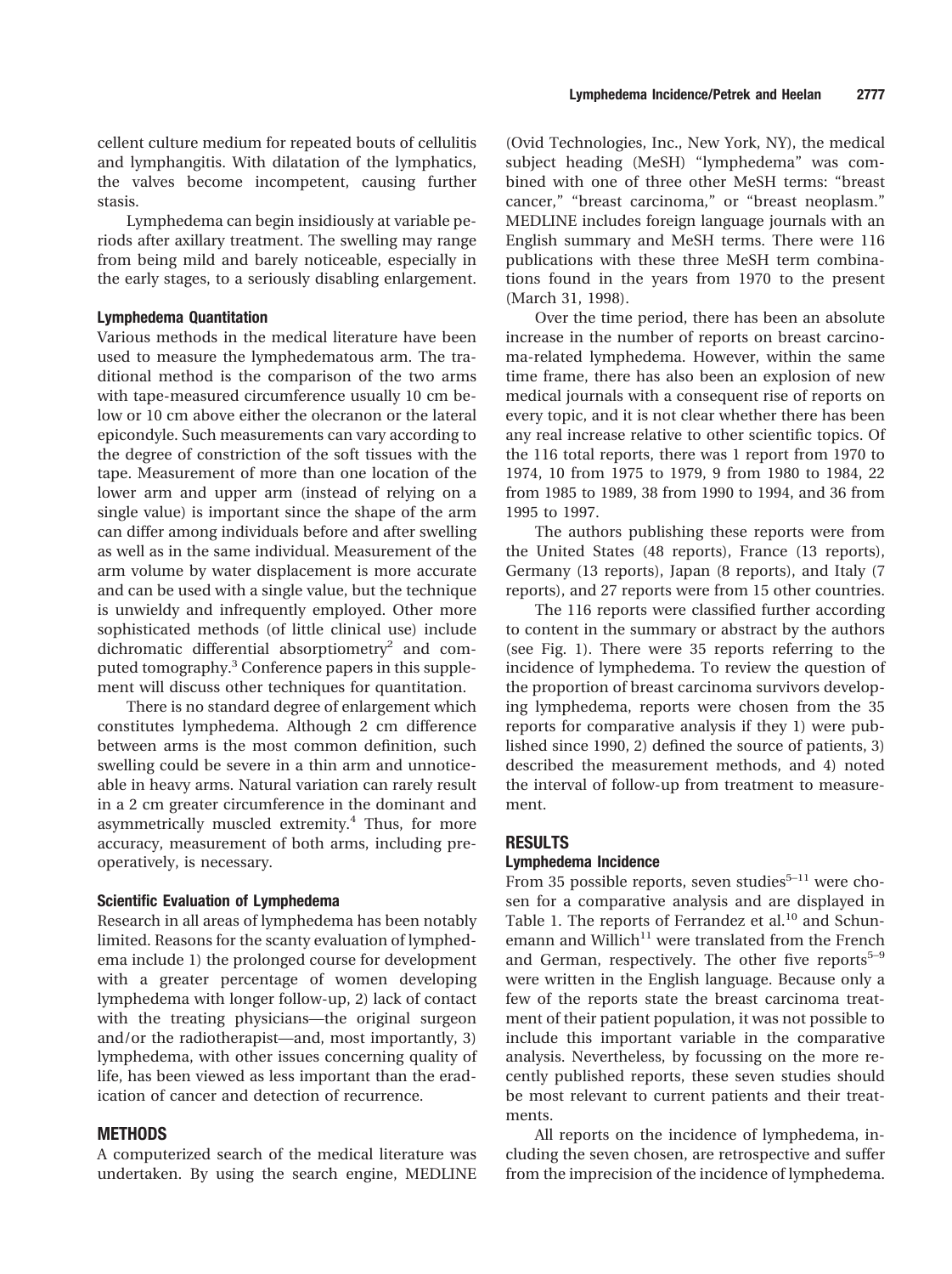

**FIGURE 1.** Classification of 116 medical literature reports on lymphedema between 1970 and 1997. QOL, quality of life.

| <b>TABLE 1</b>                                                    |
|-------------------------------------------------------------------|
| Seven Reports Published Since 1990 on the Incidence of Lymphedema |

| Yr           | First author/journal                                                              | Country              | Type of<br>measurement          | <b>Definition</b>                    | Incidence (%)              | F/U                                                        | No. patients/source<br>(treatment yrs)               |
|--------------|-----------------------------------------------------------------------------------|----------------------|---------------------------------|--------------------------------------|----------------------------|------------------------------------------------------------|------------------------------------------------------|
| 1991         | Werner/Radiology <sup>5</sup>                                                     | <b>United States</b> | Circumference                   | $\geq$ 2.5 cm                        | 19.5                       | $37 \text{ mos}^{\text{a}}$                                | 282/clinic F/U (1980-1989)                           |
| 1992         | Ball/Ann R Coll Surg <sup>6</sup>                                                 | England              | Circumference<br>Patient report | $>3$ cm<br>N/A                       | 6<br>16                    | $>12$ mos                                                  | 50/one surgeon (1982-1990)                           |
| 1992         | Ivens/ $Br J Surg7$                                                               | England              | Volumetric                      | $>200$ ml<br>$<$ 3 cm                | 10<br>16                   | $2$ yrs <sup>a</sup>                                       | 106/clinic F/U (1986-1990)                           |
| 1993         | $Lin/I$ Clin Oncol <sup>8</sup>                                                   | <b>United States</b> | Circumference                   | $3-4$ cm<br>$>4$ cm<br>$\leq$ 4 cm   | 6<br>$\overline{c}$<br>8.7 | $2$ yrs <sup>a</sup>                                       | 283/four surgeons (1988–1990)                        |
| 1986         | Paci/Tumori <sup>9</sup>                                                          | Italy                | Circumference                   | $>4-8$ cm<br>$\geq 8$ cm<br>$>3-<10$ | 13.7<br>7.9                | $5 \text{ yrs}^a$                                          | 238/tumor registry (1985–1986)                       |
| 1996<br>1997 | Ferrandez/Bull Cancer <sup>10</sup><br>Schunemann/Deutsch Med Wschr <sup>11</sup> | France<br>Germany    | Circumference<br>Circumference  | cm<br>$\geq 10$ cm<br>$\geq$ 2 cm    | 14.3<br>2.6<br>24          | $14 \text{ mos}^{\text{a}}$<br>$11 \text{ yrs}^{\text{b}}$ | 683/clinic F/U (1994)<br>5868/clinic F/U (1972-1995) |

F/U: follow-up; N/A: not available.

<sup>a</sup> Median time F/U.

<sup>b</sup> Total.

In all reports, the denominator is unknown: the number of patients at risk for developing lymphedema in that particular population.

Table 1 shows that the incidence varied from 6%<sup>6</sup> to 30%.<sup>9</sup> The reported incidence of lymphedema varies along with the methods used to define lymphedema, the source of the patients, the completeness of the patient population follow-up, and the interval between axillary treatment and measurement of lymphedema. The report with the lowest incidence of lymphedema<sup>6</sup> also had the shortest follow-up and included patients returning to the clinic 12 months after axillary dissection. In this series, the patients were all operated by the same surgeon— one of the authors.

In the 1960s (before the time of the computerized search used in this review), when the radical mastectomy and modified radical mastectomy were the only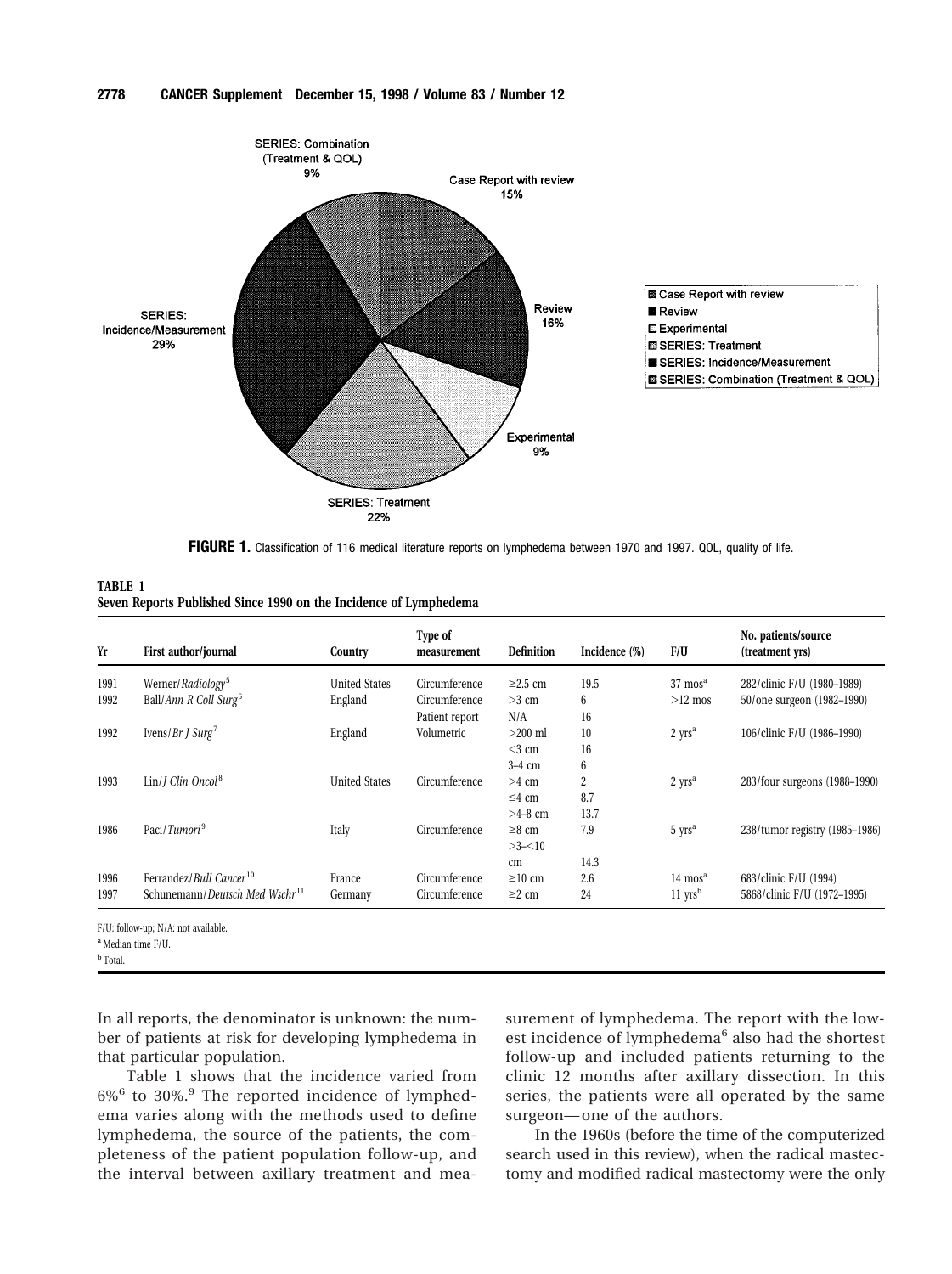In the first report of Table  $1<sup>5</sup>$  282 patients had breast conservation surgery, and all had radiation at Memorial Hospital where the report originated. Unselected patients were measured at a routine follow-up visit. The median interval between treatment and measurement was 37 months (range, 7–109). The 5-year actuarial rate of lymphedema (defined as circumference 2.5 cm larger on the treated side) was 16%.

The second report<sup>6</sup> notes the lowest incidence of lymphedema. Fifty patients who had surgery for breast carcinoma between 1982 and 1990 by one surgeon were examined for lymphedema when they returned for routine follow-up at least 12 months after surgery. Six percent had an arm circumference difference of greater than 3 cm between arms. All patients had a full axillary clearance in conjunction with either a wide local excision or mastectomy as well as postoperative radiotherapy to the breast or chest wall skin flaps.

In a study of 106 women at the Royal South Harts Hospital, $7\,10\%$  of women returning for surgical follow-up were found to have lymphedema by volumetric displacement. A difference of 200 mL from the contralateral arm was defined as lymphedema. There was a median follow-up of 2 years.

In patients treated from 1988 to 1990 at Johns Hopkins University<sup>8</sup> on cooperative group protocols, the lymphedema incidence was 16% (defined as 2 cm circumference difference between arms) at more than 1 year after breast carcinoma treatment. With only 43% of patients returning and thereby evaluated, the lymphedema incidence may be higher, because patients may not return to the doctor associated with the complication.

From the Tumor Registry in Florence, Italy, 238 women diagnosed with breast carcinoma in 1985 and 1986 agreed to be measured out of a possible 347 who were invited to participate.<sup>9</sup> Lymphedema incidence was 30.2%. There were 8% who had extreme lymphedema with a difference of 8 cm between the two arms. The reason for the high incidence and severity of lymphedema is not suggested, although women with lymphedema may have been more likely to agree to become study subjects. Circumference measurements were taken at a median of 5 years after breast carcinoma surgery, making this data set one of the longer term evaluations.

In a retrospective study of 683 women in Avignon, France by Ferrandez et al.<sup>10</sup> the incidence of upper arm lymphedema of greater than 3 cm was 16.9%. The proportion of women developing lymphedema was the same when they were divided into mastectomy or breast conserving treatment. However, of the lymphedematous patients, the mastectomy group had a substantially greater degree of swelling.

The last report in Table  $1<sup>11</sup>$  is one of the largest on posttreatment lymphedema with long follow-up. In Bad Trissl, Germany, 5868 women registered in the Oncology Clinic were evaluated for lymphedema. There were 1405 cases of arm edema (24%) at measurement, with a median follow-up of 11 years. Lymphedema was defined as having a difference of arm circumferences of greater than or equal to 2 cm. There was frequent use of postoperative radiotherapy, which was used in more than half of women who had radical mastectomy, modified radical mastectomy, or breast conserving surgery. In each of the three surgical categories, the addition of radiotherapy substantially increased the incidence of lymphedema.

# **DISCUSSION**

These studies are retrospective, and each has relatively small numbers of patients over a long time period, often from a single institution or department. The definition of lymphedema and its measurement varied from study to study. Nevertheless, the largest flaw is knowledge of the denominator. There is incomplete information on the total number of patients at risk from lymphedema versus the number with lymphedema; therefore, the incidence stated is imprecise.

## **Authors' Data**

The definitive study on lymphedema would include a large population of consecutive patients with data acquired prospectively on multiple patient characteristics and treatment variables, accurate arm measurements preoperatively and at intervals during followup, data on suspected causative factors in subsequent years (such as arm infections), and minimal proportion lost to follow-up in a long term study. Knowing all of the rigid criteria for a definitive study, especially the several years of interval measurements and thereby the expense, the authors examined available hospital data sets for the possibility of useful information that could be obtained at present. With a grant from the federal government (DAMA 17-J-94-4276), a study on lymphedema was performed on a research patient cohort at Memorial Sloan-Kettering Cancer Center.

A preexisting research data set of 1216 consecutively treated patients at Memorial Sloan-Kettering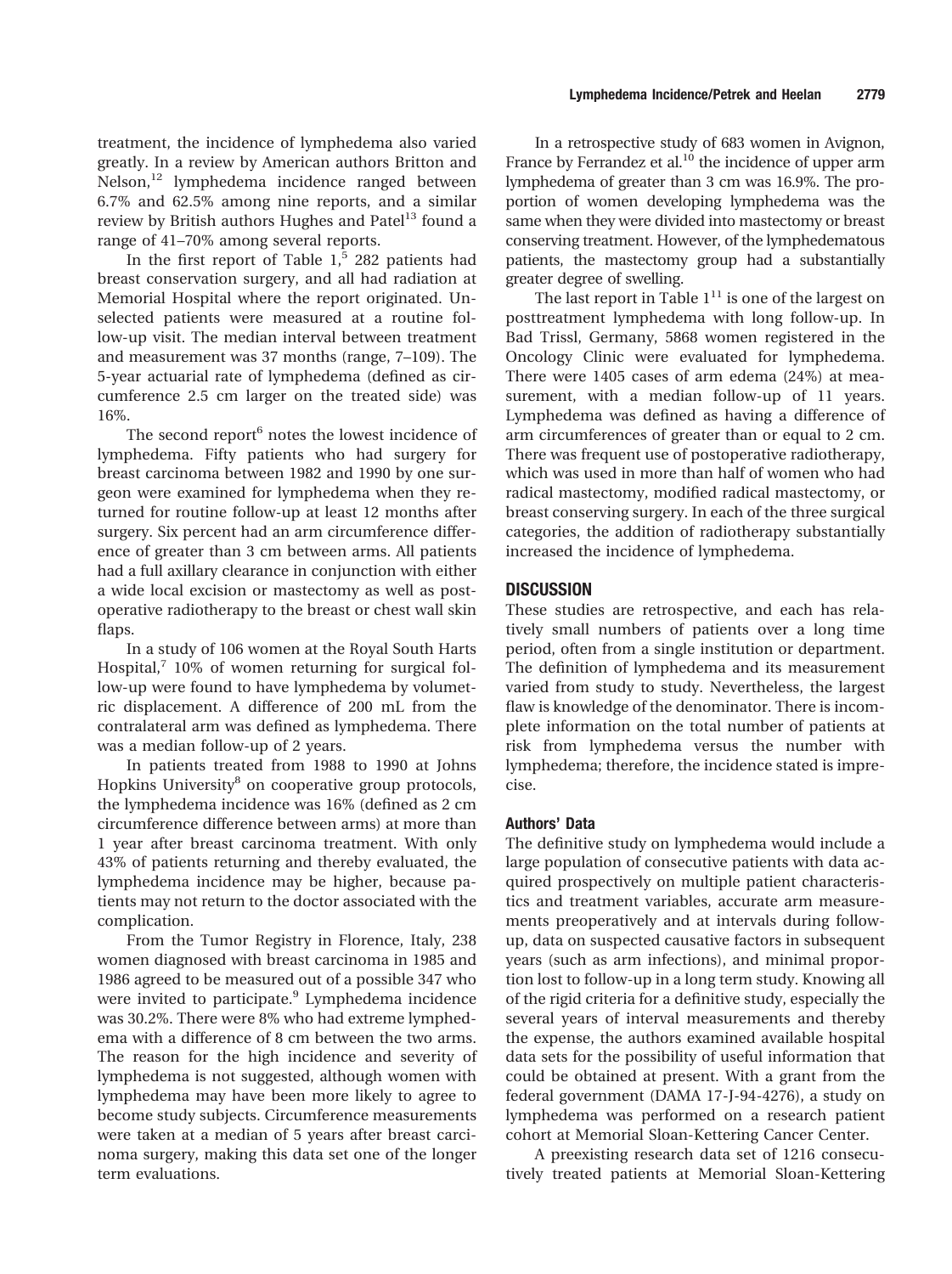Cancer Center from 1976 to 1978 was used. Only 2% of the women diagnosed and treated during that time period were not entered. Patient characteristics and treatment variables were obtained prospectively. The cohort has been followed annually, with interval medical history for breast carcinoma recurrence and overall survival. Multiple funded research projects and publications have resulted: Obesity at diagnosis as a prognostic factor,<sup>14</sup> the effect of histologic variables on outcome, $^{15}$  risk of multicentricity and bilaterality, $^{16}$ and others.17–19 However, before the present research project, nowhere in the 18 –20 year course of follow-up were they assessed for lymphedema.

In 1997, various endpoints related to lymphedema and its suspected etiologic factors were assessed by the same research nurse in these patients. Self reported arm circumference measurements at two sites also were obtained by using a method validated on nonprotocol patients.

There were 336 women living in 1996 (only 42 patients had been lost to follow-up). Of these 336 women, 64 were unable (medical reasons) or refused to participate, and 272 women were study subjects on whom complete data and circumferential measurements were obtained. Of 272 study patients, 32 (12%) had enlargement of 2 inches or more in circumference over the contralateral arm that was designated as severe lymphedema. If those with some measurable enlargement, but less than 2 inches, are included, then an additional 43 women had lymphedema. About half of the patients with documented minimal enlargement (1-2 cm) suffer symptoms of "arm heaviness."<sup>20</sup>

Based on these two categories, 75 of 272 patients (28%) have measurable lymphedema. Another 47 of 272 patients (17%) also stated in the research interview that their arm "felt" swollen. In the last category, there was no measurable difference, and they had not seen a medical professional for lymphedema. In another population of patients, a survey found that half of the patients acknowledging arm swelling in a mail questionnaire had never reported this problem to any doctor or other health care provider. $^{21}$  An unknown proportion of breast carcinoma survivors may indeed have slight but unmeasurable lymphedema. Because that may be the case in these study patients, they are included in the "all" lymphedema category in the effort to be inclusive. To evaluate etiologic factors, the data were analyzed with all levels of lymphedema, with the two measurable levels and with severe lymphedema alone, and the results are undergoing statistical analysis.

Surprisingly, the treatment of a contralateral breast carcinoma was not associated with a higher incidence of lymphedema. Of the 272 women, 55 women were treated for contralateral breast carcinoma and had a lower incidence of lymphedema in the index arm (not significant) than those who received unilateral breast carcinoma treatment. Another large data set with contralateral breast carcinoma had similar findings.<sup>22</sup>

#### **CONCLUSIONS**

In sum, objective lymphedema incidence in seven reports published in 1990, as noted in Table 1, was about 20%.<sup>5–11</sup> The range was  $6\%$ <sup>6</sup> to 30%<sup>9</sup> of the diverse study populations measured at various intervals after axillary dissection with arm circumferences or volumetric equipment. Table 1 is comprised of patients who underwent different surgical and radiotherapeutic procedures for breast carcinoma treatment in the United States, England, Italy, France, and Germany. In general, these reports show higher incidence and more severe swelling related to longer follow-up. However, in the reports with longer follow-up, more extensive breast carcinoma treatment was the standard in those years, and the treatment factor also may contribute to a higher risk of lymphedema.

The incidence of lymphedema seems to be decreasing in more modern times, according to practicing surgeons. This is probably due to earlier diagnosis of less advanced breast carcinomas that can be treated with lesser axillary procedures. In turn, this trend seems to be due to mammographic screening and public education efforts. Furthermore, the development of two modern techniques—sentinel lymph node biopsy technology, allowing less axillary surgery and more precise radiation planning, and delivery, allowing less radiation to the axilla—should also contribute to the decrease in the incidence of lymphedema.

#### **REFERENCES**

- 1. Stolberg SG. New cancer cases decreasing in U.S. as deaths do, too. *New York Times* March 13, 1998.
- 2. Bolin FP, Preuss LE, Beninson J. Di-chromatic differential absorptiometry for assessment of lymphedema. *Int J Nucl Med Biol* 1980;7:449 –51.
- Stewart G, Hurst PAE, Thomas ML, Burnand KG. CAT scanning in the management of the lymphedematous limb. *Immunol Hematol Res* 1988;2:241–24.
- 4. Kissin MW, Querci della Rovere G, Easton D, Westburg G. Risk of lymphoedema following the treatment of breast cancer. *Br J Surg* 1986;73:580 – 4.
- 5. Werner RS, McCormick B, Petrek JA, Cox L, Cirrincione C, Gray JR, et al. Arm edema in conservatively managed breast cancer: obesity is a major predictive factor. *Ther Radiol* 1991;180:177– 84.
- 6. Ball ABS, Fish S, Waters R, Meirion Thomas J. Radical axillary dissection in the staging and treatment of breast cancer. *Ann R Coll Surg Engl* 1992;74:126 –9.